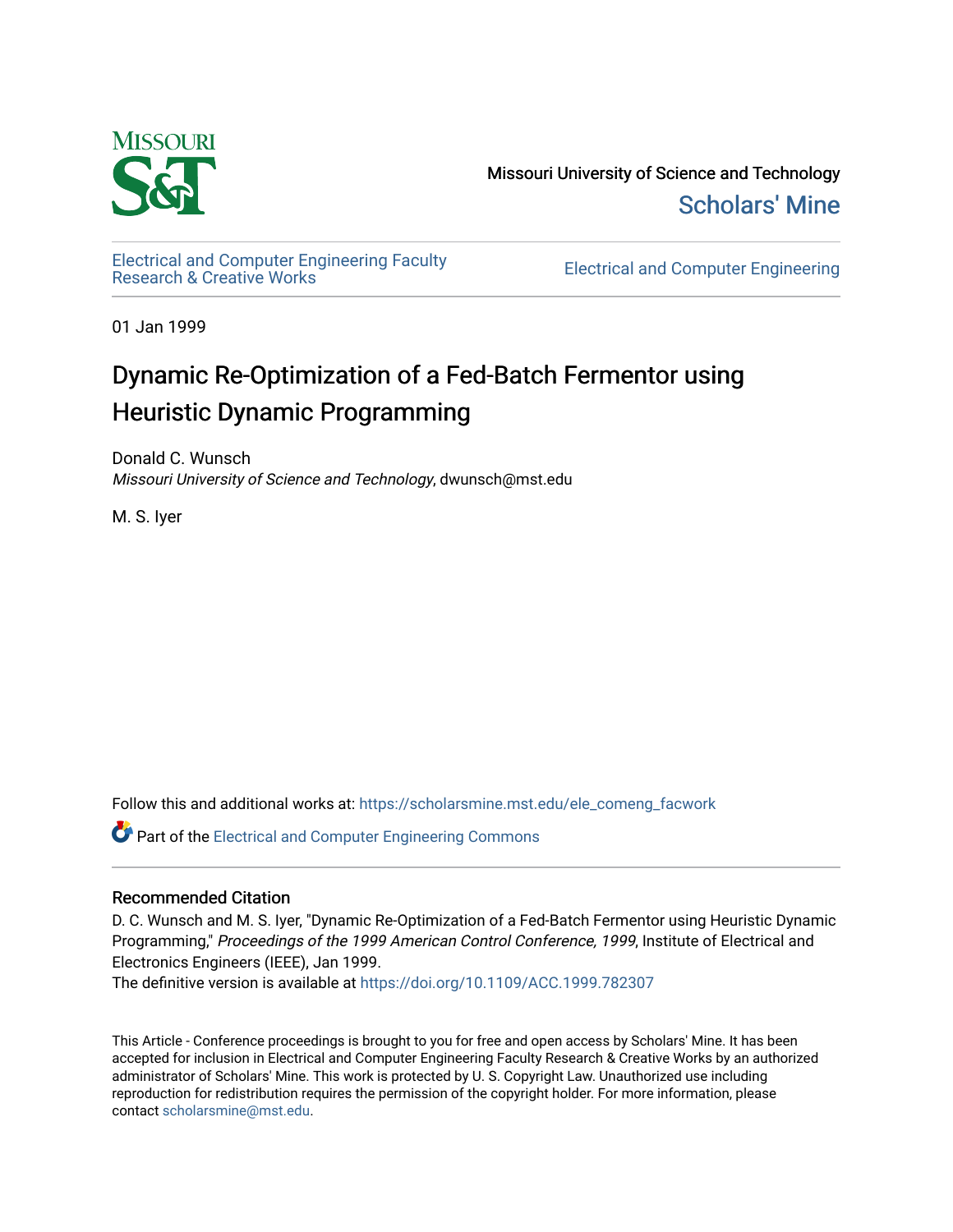# **Dynamic Re-optimization of a Fed-Batch Fermentor using Heuristic Dynamic Programming**

Mahesh S. Iver<sup>1</sup> and Donald C. Wunsch, II, *Senior Member, IEEE* 

Applied Computational Intelligence Laboratory Department of Electrical Engineering Texas Tech University *[hftu://www.acilttu.edu](http://hftu://www.acilttu.edu)*  Lubbock, **TX** 79409-3 **102** 

<sup>1</sup>Address: Department of Chemical Engineering Texas Tech University Lubbock, **TX** 79409-3121

<sup>1</sup> Author to whom correspondence should be addressed

# **Abstract**

Traditionally, fed-batch biochemical process optimization and control uses complicated theoretical off-line optimizers, with no on-line model adaptation or reoptimization. This study demonstrates the applicability, effectiveness, and economic potential of a simple phenomenological model for modeling, and an Adaptive Critic Design, Heuristic Dynamic Programming, for online re-optimization and control of an aerobic fed-batch fermentor. The results are compared with those obtained using a Heuristic Random Optimizer.

#### **1 Introduction**

Biochemical processes provide a good opportunity for optimization and control because they produce high value end products like vitamins, baker's yeast, and antibiotics [ 11, **[2].** In addition, fermentation processes are often nonstationary and, therefore, need continually adapting recipes for optimal performance. Fed-batch fermentations have been widely investigated for both optimization and control. The most important aspects to be considered are the changes in process parameters and/or dynamics during the operation of the batch. This requires dynamically adjusting the process model, and re-optimization using the improved model. Previous research demonstrated this **[3], [4],** using a Heuristic Random Optimizer [5] for both offline and on-line optimization.

This study explores a variety of control schemes including off-line optimization, on-line model re-parametrization, and on-line re-optimization of a fed-batch fermentor, using an Adaptive Critic Design, Heuristic Dynamic<br>Programming [6]. Specifically, a rigorous Programming **[6].** Specifically, a rigorous phenomenological model was used to represent the fermentation process, with an intentionally different model for the optimizer (to account for the process-model mismatch that exists in an industrial setting). Off-line optimization was performed using the *HRO.* The one-step IMPOL technique [7] was used for dynamic model parameter adjustment. Heuristic Dynamic Programming (HDP) was utilized for on-line re-optimization, and the process performance obtained using the same was compared with that obtained using the HRO for both offline and on-line optimization. Although the study was

conducted for a specific case of cultivation of mammalian hybridoma cells (animal cells) to produce monoclonal antibodies **[SI-[** lo], the overall development is perfectly general, and is easily applicable to any batch process that *can* be modeled.

# **2 The Biochemical Growth System**

The system studied for optimization and control was the in vitro growth of hybridoma cells and the production of monclonal antibodies by these cell lines. The cell culture medium was complex, containing glucose **as** the main energy source. In addition, about **15** amino acids were added to fulfill the requirement of cells for protein synthesis.

Glucose was converted to lactate through the glycolytic pathway, and thence broken down to carbon dioxide and water in the Krebs cycle. **High** energy phosphates in the form of ATP were generated by the removal of electrons, and their tunneling through the electron transport system. Amino acids could also be interconverted into fats and carbohydrates, and subsequently used to generate additional energy by entry into the Krebs cycle.

The breakdown of amino acids into two carbon fragments, which is required for introduction into the Kreb's cycle, resulted in the formation of ammonium ion. Lactate and ammonium ion were the major cellular waste products, whose accumulation caused feedback inhibition of cellular metabolic processes.

### **3 Model development. assumptions and sources of process-model mismatch**

The detailed phenomenological model can be found elsewhere **[3].** Basically, the model comprised the overall mass balance as well as balances on individual constituents like viable and dead cells, the substrates, glucose and amino acid (chiefly glutamine), dissolved oxygen, lactate (the inhibitor) and monoclonal antibodies (product). The process simulator (henceforth referred to as the process) had almost the same form as the model. The Process-model mismatch introduced can be classified into three categories, viz., functional mismatch, differences in values of parameters, and measurement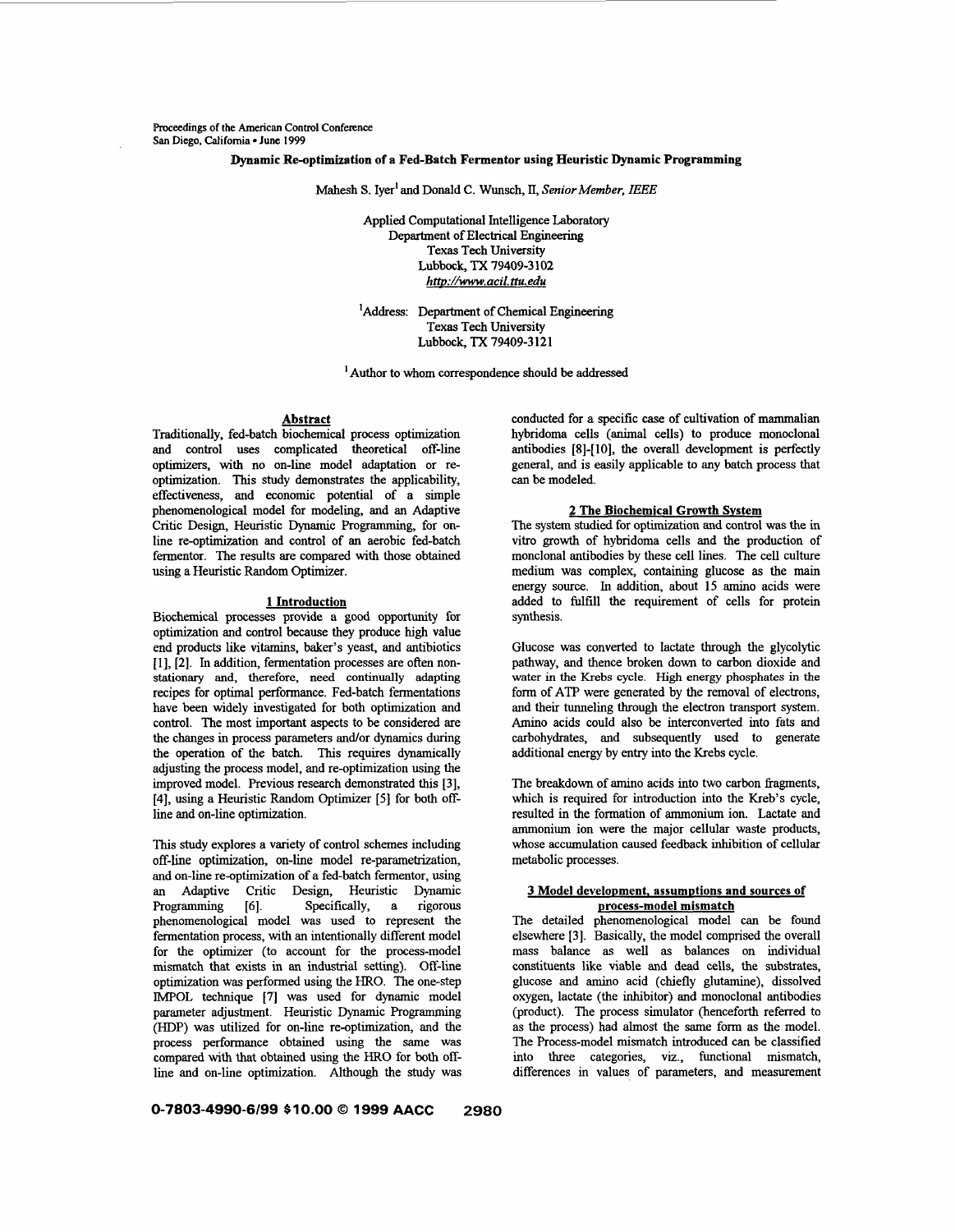errors. It should be noted that the measurement error considered here was purely random error. Effects of any outliers or gross error were ignored.

Two case studies were formulated to investigate processmodel mismatch due to errors in estimating parameters. The first study featured an erroneously low estimate of  $k_d$ (specific death rate of cells) while the second study featured an erroneously low estimate of  $k_{I max}$  (specific rate of inhibitor formation). The values assumed by both the parameters, in the model and the process, are presented in Table I. The values assumed by all other parameters can be found elsewhere **[3].** The model and process were formulated in such a way that the degree of process-model mismatch would be realistic by engineering standards.

#### **4 The Heuristic Random Optimizer (HRO)**

The HRO is a powerful optimization routine that has been demonstrated **[5]** to be superior or equivalent to a variety of optimization algorithms including Broyden-Fletcher-Shanno, Fletcher-Reeves, Cauchy, gradient descent, etc. It has the advantages of constraint handling and scale independent stopping criteria. Hence the KRO was chosen as both the off-line optimization algorithm, and a comparative non-neural network based optimization scheme to benchmark the performance of HDP.

# **5** Off-line Optimization

The generic approach used, for off-line optimization, was to determine the values of the following variables, so **as** to maximize the average production rate per batch.

- a) S<sub>0</sub>, the concentration of glucose in the continuous feed to the process as well as in the process at the start of fermentation,
- b)  $A_0$ , the concentration of amino acid in the continuous feed to the process as well as in the process at the start of fermentation,
- V<sub>0</sub>, the volume of the reactor contents at the start of fermentation, c)
- $q_0(1)$ , the feed rate to the reactor in the first reaction stage where there is a net increase in the population of cells with time, d)
- $q_0(2)$ , the feed rate to the reactor in the second reaction stage where there is a net decrease in the population of cells with time, e)
- e)  $X_{\nu 0}$ , the initial inoculum of viable cells,
- g) CLO, the concentration of dissolved oxygen at the start of fermentation.

The batch time was determined as the time when the process hit the volume constraint **(5** liters in this case) or when the average production rate dropped, whichever came earlier. The latter concept is applicable here since it has been observed **[3]** that the average production rate is a unimodal function of the operating time of fermentation.

The constraints, under which the optimization was performed **[3],** were based on solubility and process design considerations. The best off-line optimization results,

obtained from multiple random **starts,** are given in Table **II.** 

# 6 Development of Heuristic Dvnamic Programming

#### 6.1 Training of Critic

The critic was a 9-10-1 self-organizing feedforward network, trained to estimate the Bellman Cost Function [ 1 **11** associated with each system state. There was no onestep penalty imposed on any state, since a reference state was unknown. In other words, the critic was trained, using error backpropagation [12], to minimize the

following error for all states.  
\n
$$
e = \gamma J(t+1) - J(t)
$$
\n(2)

The inputs to the network were the system state (eight inputs that comprised the volume of reactor contents and concentrations of 7 state variables) and the remaining time of operation ( $9<sup>th</sup>$  input). The discount factor,  $\gamma$ , was assigned a value of 0.5.

For this study, the Bellman Cost function (also the objective function) was the negative of the average production rate, per batch, of monoclonal antibodies.

#### 6.2 Training of Action

The action network was a 9-5-1 feedforward network that was trained, using the Node Decopled Extended Kalman Filter [13], to predict the feed rate to the reactor that would minimize the cost function predicted by the critic network. **In** other words, the error, which the action network was trained to minimize, was the gradient of the cost function relative to the control action given by the action network. Filter [13], to predict the feed rate to the reactor that<br>would minimize the cost function predicted by the critic<br>network. In other words, the error, which the action<br>network was trained to minimize, was the gradient of

Eight of the nine inputs to the action network were the system state, while the ninth input was the sign of the

$$
d(VX_{\nu})
$$

quantity,  $\frac{d}{dt}$ 

viable cell mass with time. **This** was included to ensure that comparisons of performance with the *HRO* (which utilized the above information while arriving at the feed rate) were meaningful.

The detailed methods of training are not being presented here. However, it should be noted that both the critic and action networks were trained as per the general techniques developed by Prokhorov and Wunsch [6].

# **7** Model Re-parametrization: The IMPOL Technique

During process operation, the true process parameters **drift as** per underlying relationships not exactly known to the engineer. Hence, dynamically, there is a need to adjust model parameters to ensure compliance with the process behavior. The IMPOL technique [7] is a one-step application of Newton's method, **per** control interval, to update a model parameter using the actual process-model mismatch (PMM) and the model sensitivity to the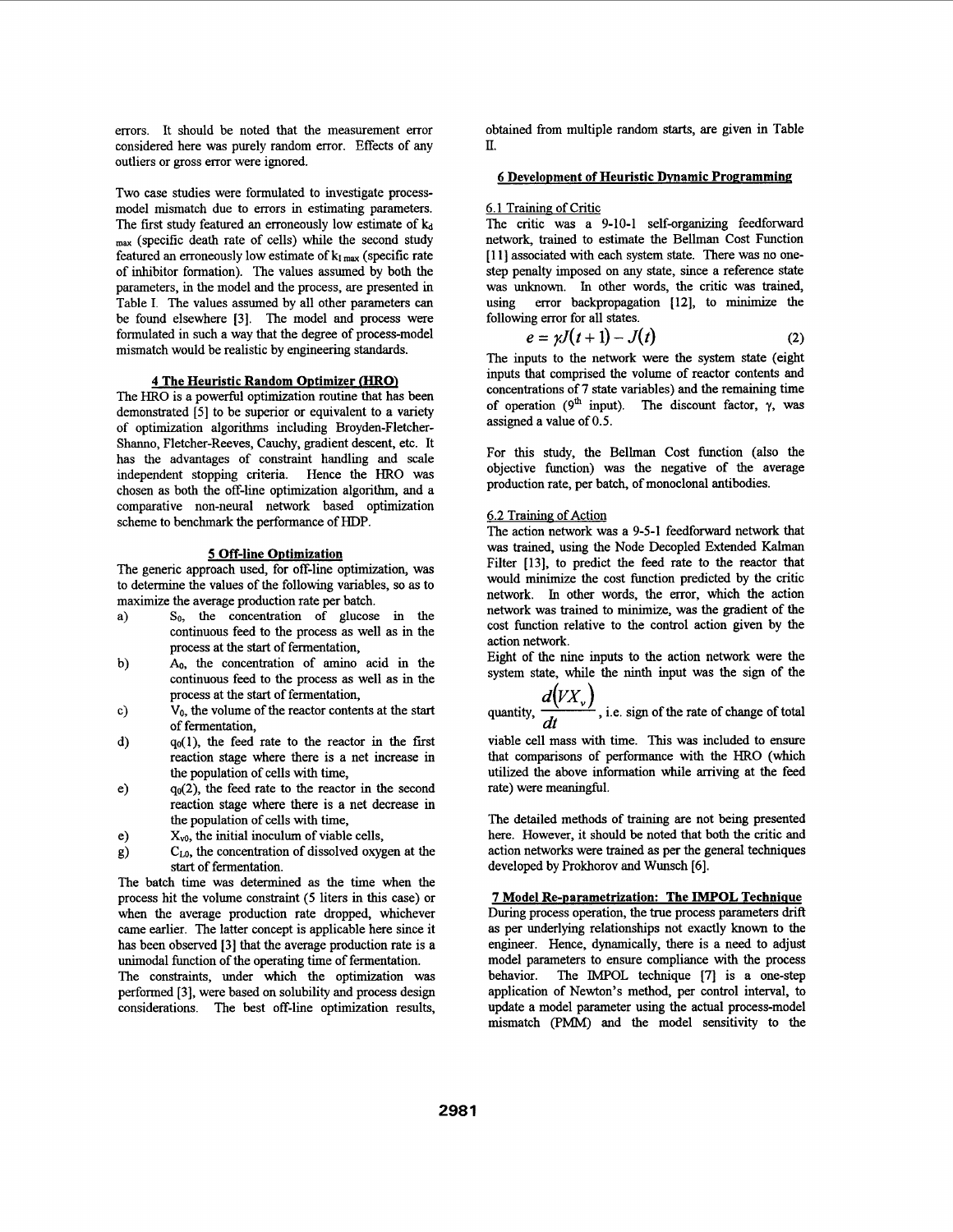parameter. For a dynamic process, the process-model mismatch is defined **as** 

$$
PMM = y(t) - y_m(t) \tag{4}
$$

where  $y(t)$  and  $y_{m}(t)$  refer to measured and model predicted values of the state variable being considered. If the mismatch is to be eliminated by adjusting the value of a particular model parameter  $\phi$ , then a one-step application of Newton's method would yield

$$
\phi(t) = \phi(t - \Delta t) - \frac{PMM}{\left(\frac{\partial PMM}{\partial \phi}\right)}\tag{5}
$$

where  $\Delta t$  is the update time interval. In order to eliminate overestimation of the parameter  $\phi$ , and to avoid contamination effects of noise, a relaxation coefficient *a,*  of the order of 0.1, is multiplied with the second term of (5). The resulting equation is

$$
\phi(t) = \phi(t - \Delta t) - \alpha \frac{PMM}{\left(\frac{\partial PMM}{\partial \phi}\right)}\tag{6}
$$

The use of (6) **is** deemed sufficient for model adjustment insofar as control relevant issues are concerned. While there is no a priori method to ascertain convergence, the adjustment of the model, at every sampling, in a one-step mode should suffice in keeping process-model mismatch to a desirably low value.

For this particular study, the parameter,  $\pi_{\text{max}}$ , denoting the maximum value of the specific product synthesis rate, was adjusted using Equation (6). Evaluation of the gradient in Equation *(6)* was performed numerically.

It should be noted that, in this study, model reparametrization and model parameter adjustment mean the same, and are being used interchangeably.

# 8 Dynamic Model Re-parametrization and On-line Re**optimization using HRO and HDP**

The sequential strategy, used for on-line re-optimization, **is as** follows

- a) The product concentration in the process was measured (Noise was incorporated in the measured (Noise was incorporated measurement).
- b) The extent of process-model mismatch, PMM, was estimated using (4).
- C) The process-model mismatch was eliminated using<br>the IMPOL technique. The parameter  $\pi_{\text{max}}$ , the IMPOL technique. representing the maximum value of the specific product synthesis rate, was selected for adjustment, since it was directly involved in the rate of product formation.

d) Once model adjustment was performed, both HRO and HDP were utilized for on-line re-optimization. Both were utilized to determine only the feed rate to the reactor. The remaining time of operation was determined **as** described previously, i.e., to ensure that the system doesn't hit the volume constraint while maintaining the highest possible average rate of production of the desired product. While using HDP for on-line re-optimization, there was no on-line retraining of either the action and critic networks. Any changes in the model were reflected solely in the system state, that acted **as** an input vector to the networks. It should be noted that the system state was that predicted by the model and not obtained from the process since quantities from a differentiable model are needed for HDP critic and action network training.

# **9 ComDarison of Results usin9 HRO and HDP**

The comparison of actual measured product concentration profiles along off-line optimal (using HRO) and on-line optimal (using both HRO and HDP) trajectories is depicted in Fig. 1 for Case (1). Fig. **2** depicts the annual product yields for Case (1). It is clearly seen that HDP outperformed both off-line and on-line *HRO* insofar **as**  average production rate was concerned. Specifically, for Case (l), the average off-line optimal production rate was 64.5 g/annum per batch. On-line re-optimization, using the *HRO*, resulted in an average production rate of 67.8 g/annum per batch. The use of *HDP*, for on-line The use of HDP, for on-line optimization, resulted in an average production rate of 89.1 g/annum per batch. For Case (2), the corresponding figures were 68.47 g/mum per batch and 78.4 g/annum per batch respectively, along off-line and on-line optimal operations using the HRO, and 85.0 g/annum per batch along on-line optimal operation using HDP.

If the market demand for monoclonal antibodies is considered to be 5 **kg/annum** of recovered product, as **is**  often the case [14]-[16], a detailed economic analysis for Case (1) indicated that the use of HDP resulted in an increase in the annual net profit by \$ 9.3 million and \$ 8.2 million respectively, over off-line and on-line optimal operations using the HRO. For Case (2), the corresponding figures were \$ 6.03 million and \$ 2.33 million respectively.

In addition to improved productivity and better economics, the use of Adaptive Critic Designs offers significant advantages over traditional direct search optimization routines like the *HRO.* These are

- a) Adaptive Critic Designs facilitate easy constraint handling via penalty functions and bounded activation functions in Neural Networks.
- b) Neural networks compute rapidly, thereby facilitating a much reduced control interval relative to optimizers like *HRO.* This advantage of reduction in control interval would be highly significant in processes with fast dynamics like chemical reactions **(as** opposed to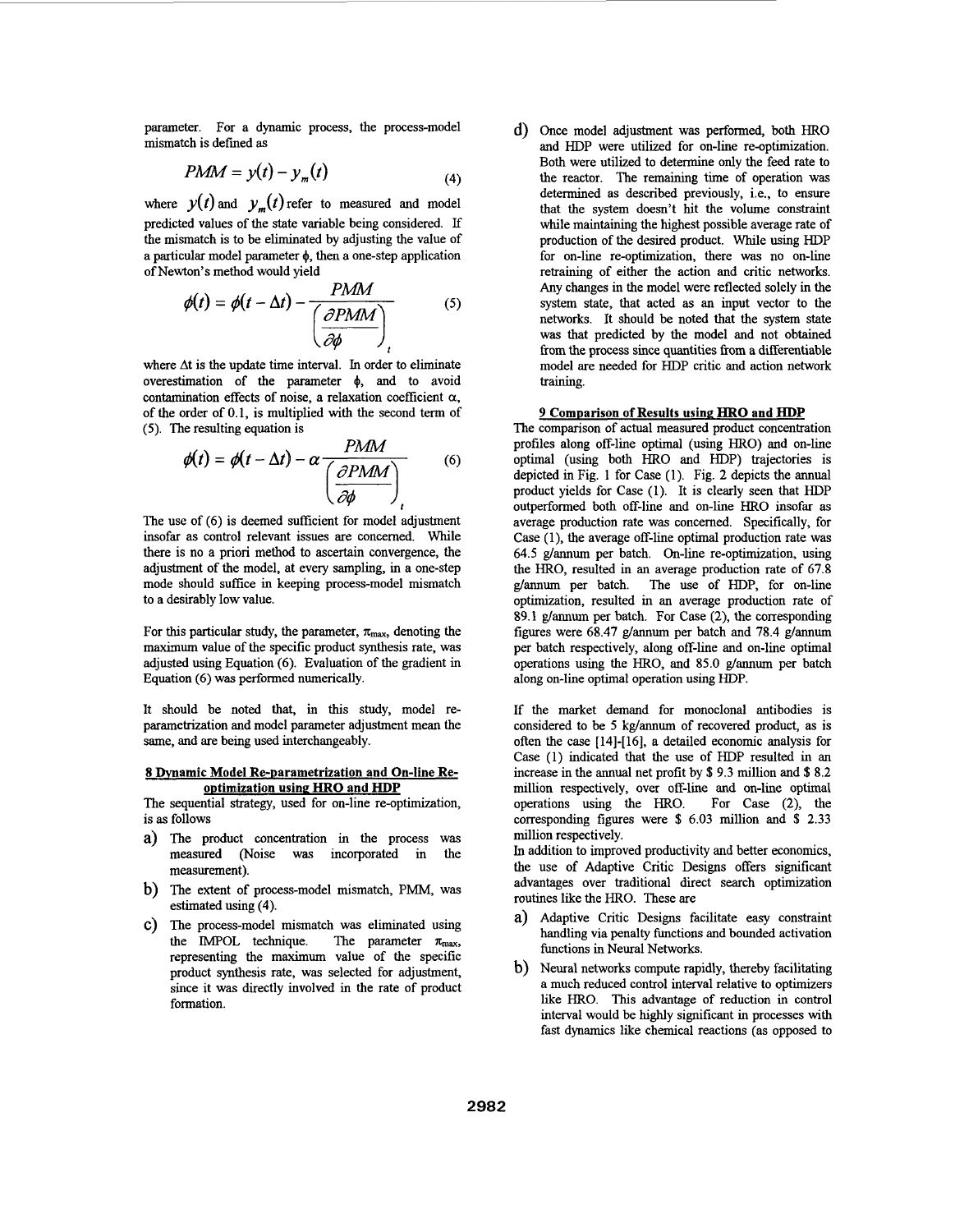biochemical reactions). Another area where this advantage would be clearly observed is massive systems like refineries, where optimization involves determination of several decision variables, and computational time is an important aspect of process economics.

With traditional optimization routines, improvements in the model are translated into improved optimal operation only by dynamic re-optimization. However, with Adaptive Critic Designs, even no on-line retraining results in significant improvements as opposed to both off-line and on-line optimal operation using conventional optimizers like *HRO.* **This** is due partly to the fact that the system state (that reflects changes in the model) is explicitly used while computing the control action, and also due to the fact that Adaptive Critic Designs do not, in general, require a perfect model for true optimal process performance [ 171.

#### **10 Conclusions**

This study demonstrates the applicability and economic potential of a simple scheme for off-line optimization and on-line model parameter adjustment and re-optimization using Heuristic Dynamic Programming. In general, Heuristic Dynamic Programming is robust towards model uncertainties, and tracks the global optimum closely. Besides, the significant economic benefits and increased computational power, obtained by the use of HDP, is a pointer to possible avenues in exhaustive application of Adaptive Critic Designs in the field of bioreactor control.

### **Acknowledsments**

The authors would like to thank Prof. R. Russell Rhinehart, Head of the School of Chemical Engineering, at Oklahoma State University, for his guidance in the initial stages **of** the study. In addition, the *HRO* developed by him with co-workers has been of great utility. Many thanks are due to Prof. Ted Wiesner, from the Department of Chemical Engineering at Texas Tech University, for his immense help in developing the model.

#### **References**

- $[1]$ W. Bamberger, and R. Iserman, "Adaptive *On-*Line Steady-State Optimization of Slow Dynamic Processes," *Automatica,* vol. 14, pp. 223-230, 1978.
- $[2]$ **I.** W. D. Hackh, *Grant and Hackh* **'s** *Chemical Dictionay.* New York: McGraw-Hill, 1987.
- $[3]$ M. **S.** Iyer, T. F. Wiesner, and R. R. Rhinehart, "Dynamic Re-optimization of a Fed-Batch Fermentor," Accepted by *Biotechnology and Bioengineering,* 1998.
- $[4]$ S. Dhir, K. J. Morrow, R. R. Rhinehart, and T. F. Wiesner, "On-line Dynamic Optimization of a

Fed-Batch Fermentor," Submitted to *Biotechnology and Bioengineering,* 1998.

- $[5]$ J. Li, R. R. Rhinehart, "Heuristic Random Optimization," *Computers and Chemical Engineering,* vol. 22, no. 3, pp. 427-444, 1998.
- $[6]$ D. V. Prokhorov, D. C. Wunsch, "Adaptive Critic Designs," *IEEE Transactions on Neuml Networks,* vol. *8,* no. 5, pp. 997-1007, 1997.
- $[7]$ R. R. Rhinehart, and J. B. Riggs, "Two Simple Methods for On-line Incremental Model Parametrization," *Computers and Chemical Engineering,* vol. 15, no. 3, pp. 181-189, 1991.
- $[8]$ B. C. Batt, and D. **S.** Kompala, "A Structured Kinetic Modeling Framework for the Dynamics of Hybridoma Growth and Monoclonal Antibody Production in Continuous Suspension Cultures," *Biotechnol. Bioeng.,* vol. 34, pp. 515-531,1989.
- **J.** G. Gaertner, and P. Dhujati, "Fractional  $[9]$ Factorial Study of Hybridoma Behavior. 1. Kinetics of Growth and Antibody Production," *Biotechnology Progress,* vol. 9, pp. 298-308, 1993.
- $[10]$ M. de Tremblay, M. Pemer, C. Chavarie, and J. Archambault, "Fed-batch culture of hybridoma cells: Comparison **of** optimal control approach and closed loop strategies," *Bioprocess Engineering,* vol. 9, pp. 13-21, 1993.
- $[11]$ R. E. Bellman, *Dynamic Programming.* New Jersey: Princeton Univ. Press, 1957.
- $[12]$ Y. Chauvin, and D. E. Rumelhart **(Eds.),**  *Backpropagation* : *Theoty, architectures, and applications,* Hillsdale, **N.** J., Lawence Erlbaum Associates, 1995.
- L. Singhal, and L. Wu, "Training Multilayer  $[13]$ Perceptrons with the Extended Kalman Algorithm," in *Advances in Neural Information Processing Systems 1,* Denver 1988, **D. S.**  Touretzky, Ed. San Mateo, CA; Morgan Kaufmann, 1989, pp. 133-140.
- $[14]$ B. Atkinson, and F. Mavituna, *Biochemical Engineering and Biotechnology Handbook. Chapter 8.* Stockton Press (MacMillan Publishers), 1991.
- $[15]$ Monoclonal Antibody Purification Handbook (including MAbAssistant). 1993. Pharmacia.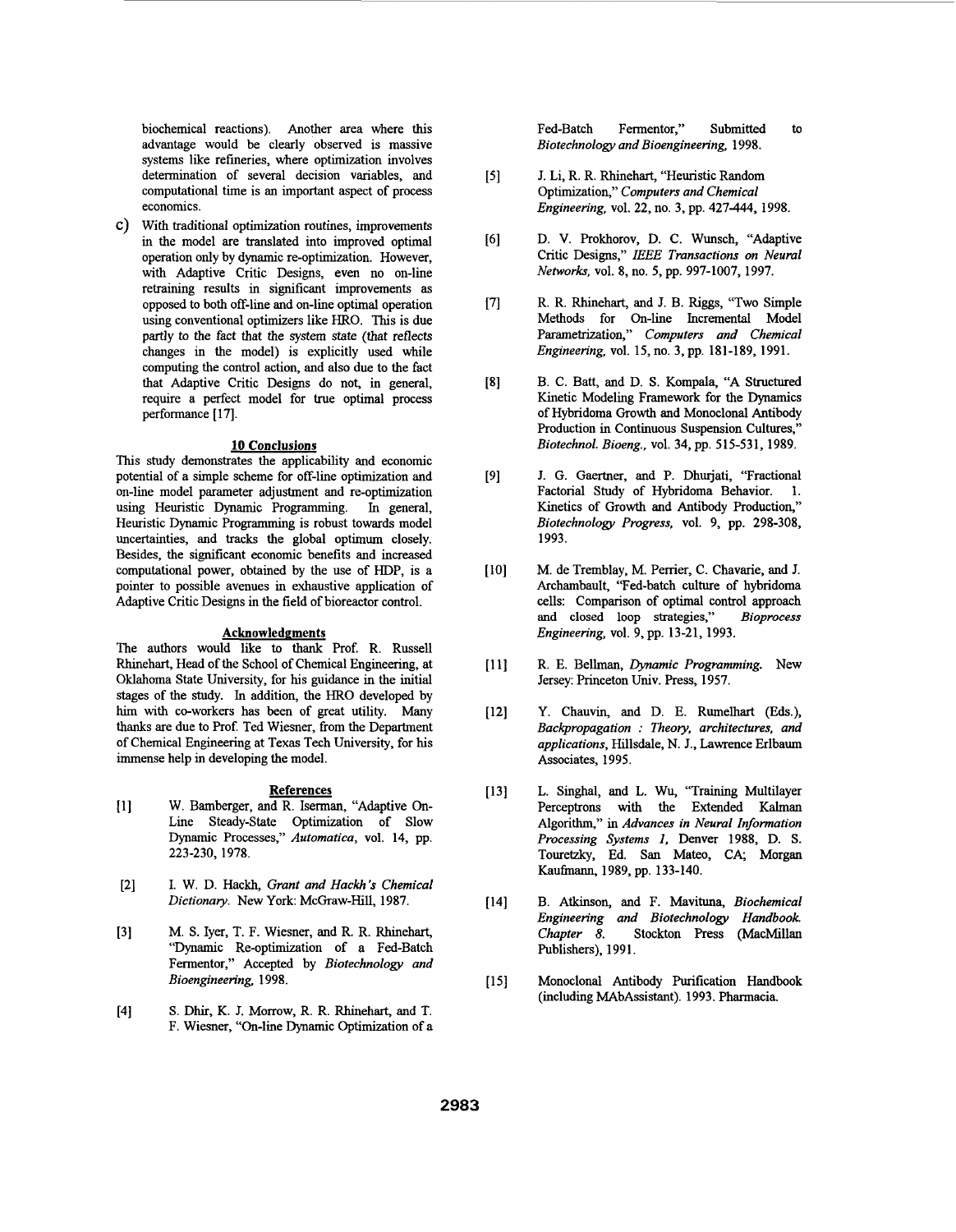- [16] G. L. Smith, "Large Scale Animal Cell Culture," in *Bioprocess Engineering,* B.K. Lydersen, N.A. D'Elia, and K.L. Nelson, Eds., Wiley hterscience, 1994.
- [17] E. W. Saad, Personal Communications, *Department of Electncal Engineering. Texas Tech University,* 1998.

# - **Tables**

Table I Delineation of Cases (1) and (2)

|              | Case (1)<br>Erroneously low $k_{dmax}$ |                         | Case (2)<br>Erroneously low $k_{I max}$ |                       |
|--------------|----------------------------------------|-------------------------|-----------------------------------------|-----------------------|
| Parameter    |                                        |                         |                                         |                       |
|              | Value used in                          | Value used in           | Value used in                           | Value used in         |
|              | Model                                  | Process                 | Model                                   | Process               |
|              | $0.08$ g dead cells/ g                 | $0.16$ g dead cells/    | $0.08$ g dead cells/ g                  | $0.0786$ g dead       |
|              | viable cells/hr                        | g viable cells/hr       | viable cells/hr                         | cells/ g viable       |
| $k_{dmax}$   |                                        |                         |                                         | cells/hr              |
|              | $0.1675$ g inhibitor/                  | $0.1638$ g inhibitor/ g | $0.1675$ g inhibitor/ g                 | $0.3348$ g inhibitor/ |
|              | g viable cells/hr                      | viable cells/hr         | viable cells/hr                         | g viable cells/hr     |
| $k_{I\,max}$ |                                        |                         |                                         |                       |

Table  $\Pi$ 

| Values of Decision Variables obtained by Off-line Optimization |  |
|----------------------------------------------------------------|--|
|                                                                |  |
|                                                                |  |

| Decision Variable | Optimal Value                 |  |  |
|-------------------|-------------------------------|--|--|
| $S_0$             | 98.9 g/l                      |  |  |
| Αo                | $11.4$ g/l                    |  |  |
| V0                | 4.641                         |  |  |
| $q_0(1)$          | 14.4 ml/day                   |  |  |
| $q_0(2)$          | 82.2 ml/day                   |  |  |
|                   | 12 days, 13 hr and 20 minutes |  |  |
| $X_{\rm v0}$      | $30 \text{ mg/l}$             |  |  |
| $\mathrm{C_{Lo}}$ | $29$ mg/l                     |  |  |